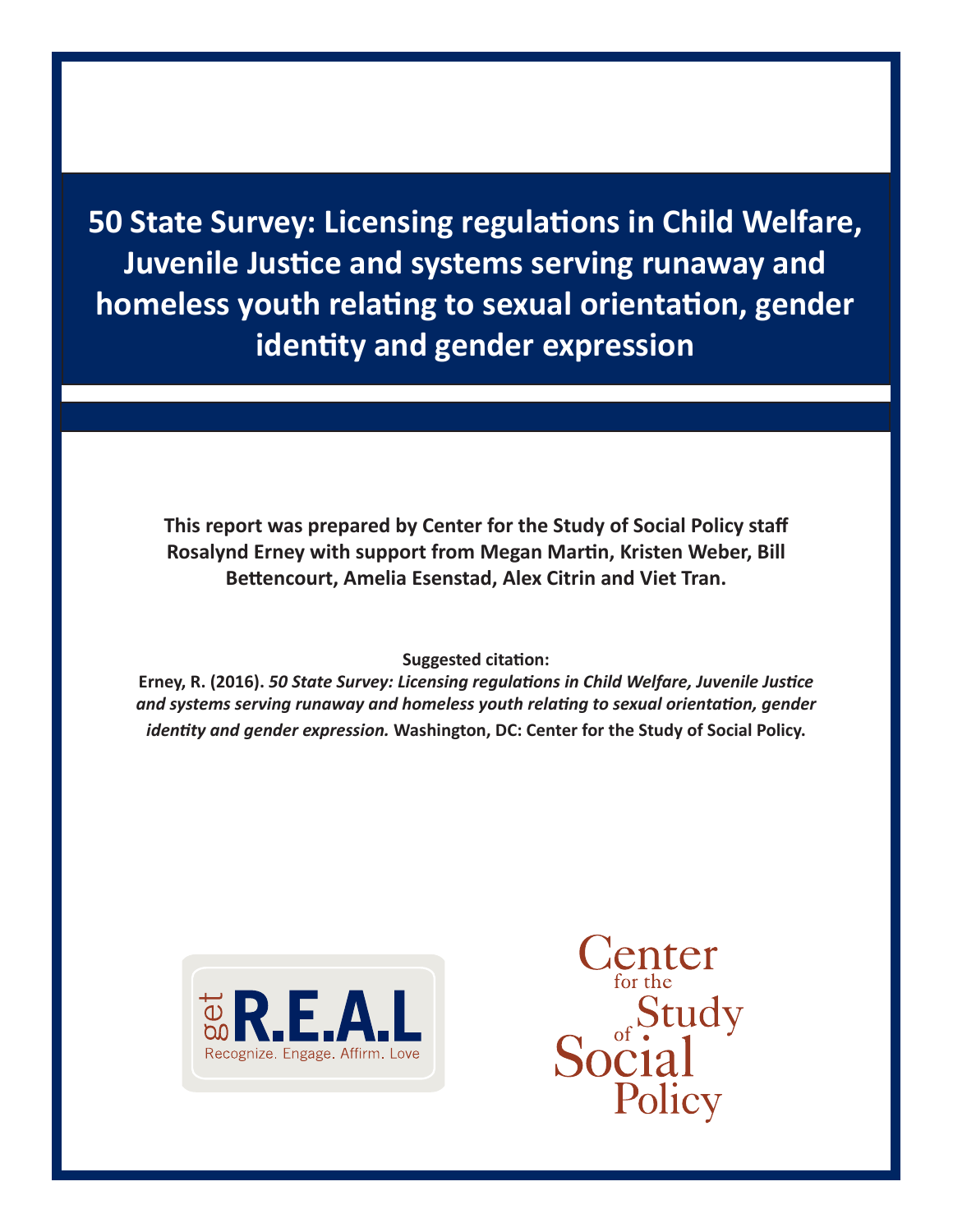Youth who identify as LGBTQ, particularly youth who are transgender or gender nonconforming, who are involved in intervening public systems like child welfare or juvenile justice or who have run away or are homeless are at particular risk for negative outcomes when compared to their cisgendered, non-systeminvolved peers. In licensing these systems, states have significant opportunities to better support transgender and gender non-conforming youth. Through using licensing regulations that support safe and affirming placement and classification procedures, promote healthy gender identity development and expression, ensure comprehensive non-discrimination policies that are accompanied by clear and ongoing training and competency requirements for staff, and support gender-responsive programming and activities while in care, states can promote inclusive organizational structures that promote the wellbeing of transgender and gender nonconforming youth involved in intervening public systems.

The following research presents a survey of 50 states and the District of Columbia on current state child welfare, juvenile justice<sup>1</sup> and runaway and homeless systems' licensing regulations as they relate to sex, gender identity and gender expression. Our research is divided into several categories:

- Definitions of sex and gender
- **Prescribed rights and non-discrimination policies**
- Admission procedures and facility licensing
- **Training requirements**
- Bedrooms, bathrooms and privacy
- **Hygiene and clothing**
- **Supervision**
- **Body searches**

# **Definitions of sex and gender**

Two states, California and New York, provided definitions of sex and gender in their licensing regulations. They are as follows:

*California Juvenile Detention Facilities*: "Gender expression" means the manner in which a person expresses his or her gender through clothing, appearance, behavior, speech, etc.

"Gender identity" means a person's sense of identification with either the male or female self.

"Sexual orientation" means a person's emotional, romantic, and sexual attraction for members of the same, opposite or both sexes.

"Transgender youth" means a youth whose gender identity does not correspond with his or her anatomical sex (15 CCR 1302).

- *California Foster Homes*: (1) "Gender Identity" means a person's internal identification or self-image as male or female. (3) "Sexual Orientation" means the actual or perceived identification of any person as heterosexual, gay, lesbian, or bisexual (22 CCR 89201).

*New York Juvenile Detention Facilities, Child Welfare Services and Runaway and Homeless Youth Services*: For the purposes of this section, "gender identity or expression" shall mean having or being perceived as having a gender identity, self-image, appearance, behavior or expression whether or not that gender, identity, selfimage, appearance, behavior or expression is different from that traditionally associated with the sex assigned

 $\_$ <sup>1</sup>Many states' juvenile justice systems are accredited by the American Correctional Association and participate in the Office of Juvenile Justice and Delinquency Prevention Performance-based Standards (PbS). The research presented here highlights where states have expanded upon PbS in state regulation.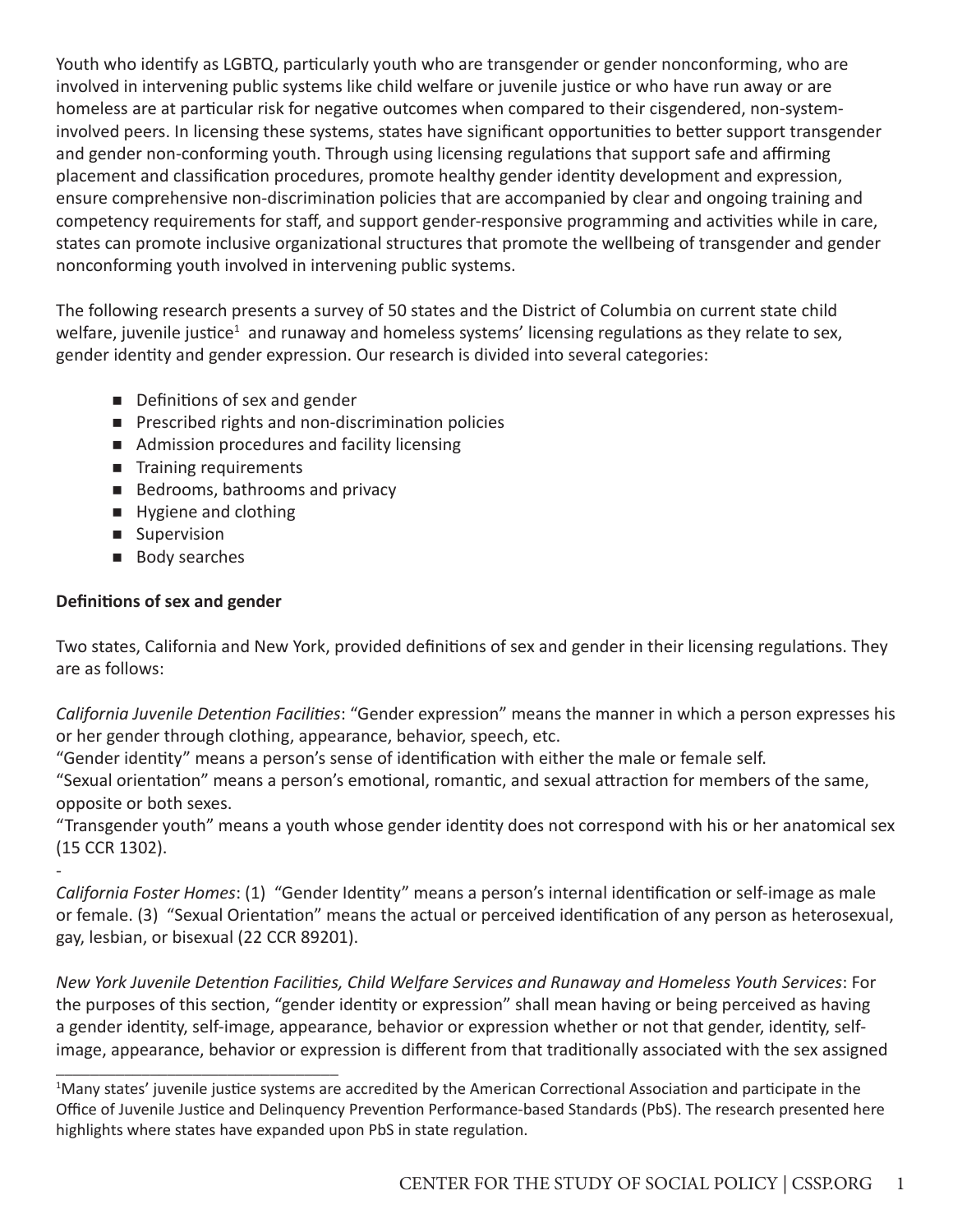to that person at birth. "Gender identity" refers to a person's internal sense of self as male, female, no gender, or another gender, and "gender expression" refers to the manner in which a person expresses his or her gender through clothing, appearance, behavior, speech, or other like (9 NYCRR § 180.5; 18 NYCRR § 421.3; 18 NYCRR § 441.24; 9 NYCRR § 182-1.5).

# **Prescribed rights and non-discrimination policies**

18 states<sup>2</sup> contain no protections against sex, sexual orientation, gender identity or gender expression discrimination in their regulations governing the licensing of juvenile justice and child welfare systems or facilities serving runaway and homeless youth.

In their child welfare regulations, 28 states had non-discrimination policies that prohibited discrimination based on sex (n=16) or gender (n=12), seven had policies explicitly forbidding discrimination based on gender identity or gender expression and 20 states had policies forbidding discrimination based on sexual orientation.

In their juvenile justice regulations, 19 states had non-discrimination policies that prohibited discrimination based on sex (n=11) or gender (n=8), four had policies explicitly forbidding discrimination based on gender identity or gender expression and 11 states had policies forbidding discrimination based on sexual orientation.

In their regulations governing systems serving runaway and homeless youth, 11 states had non-discrimination policies that prohibited discrimination based on sex (n=8) or gender (n=3), three had policies explicitly forbidding discrimination based on gender identity or gender expression and six states had policies forbidding discrimination based on sexual orientation.

# **Admission procedures and facility licensing**

18 states license child welfare facilities or foster family homes to serve children and youth by sex; 11 states license by gender; and five states use sex and gender interchangeably.

Nine states license facilities serving runaway and homeless youth to serve children and youth by sex; six states license by gender; and two states use sex and gender interchangeably.

Nine states license juvenile justice facilities to serve children and youth by sex; six states license by gender; and three states license facilities as male or female.

Three states, Florida, Louisiana and Texas, have specific juvenile justice placement and admission procedures related to youth who identify as LGBTQ. Two states, Florida and Texas, require these placement decisions to be made on a case by case basis and in consultation with the youth.

# **Training requirements**

One state, California, requires staff working in child welfare systems or facilities serving runaway and homeless youth to receive training on non-discrimination policies related to sex, sexual orientation and gender identity. Six states (Massachusetts, Minnesota, New Mexico, Rhode Island<sup>3</sup>, Washington<sup>4</sup> and West Virginia) include training requirements for those working in with children in the child welfare system related to sexual

 $\_$ <sup>2</sup>AL, CO, FL, GA, HI, IN, IA, KS, MD, MI, MO, NV, NC, OR, TN, SD, VT, VA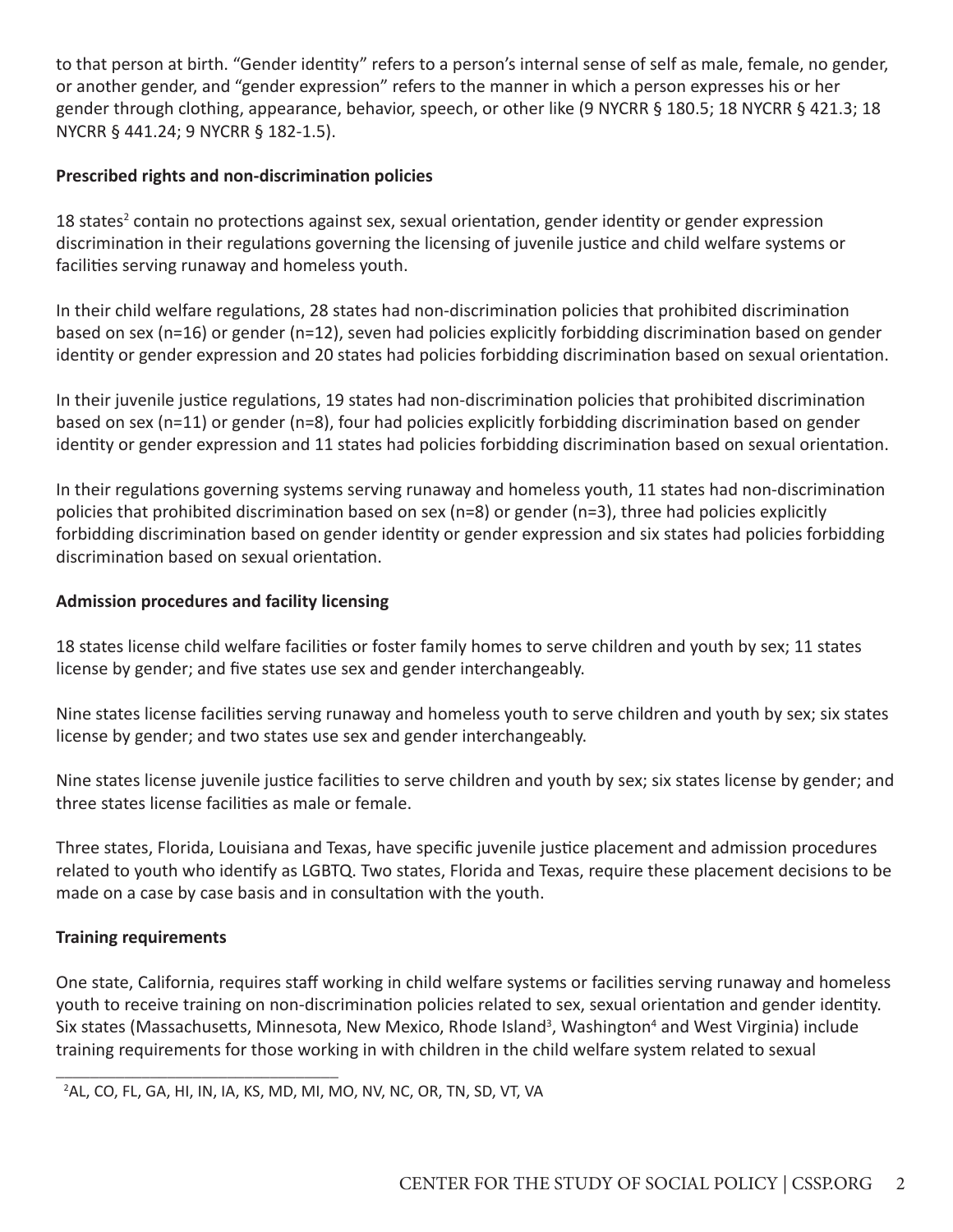orientation and gender identity. Three states, North Carolina, Ohio and Wisconsin, require workers in child welfare settings to receive training related to human sexuality and sexual development.

In juvenile justice settings, three states (Florida, Idaho and Rhode Island) require workers to be trained to provide gender-specific programming. Three states, Louisiana, Minnesota and Texas, require workers to receive cultural competency training that includes sexual orientation and gender identity and expression.

### **Bedrooms, bathrooms and privacy**

In child welfare licensing regulations, one state (California) specifically places children in bedrooms in accordance with their gender identity. 26 states place children and youth in bedrooms according to their sex; six make placement determinations by gender, three use boy/girl or male/female in their placement language, seven use gender and sex interchangeably and eight use male/female, boy/girl and gender/sex interchangeably.

In juvenile justice licensing regulations, two states, Florida and Texas, use individualized classification procedures to place children and youth in bedrooms that take into account the youth's preference. Five states place children and youth in bedrooms according to their sex; three make placement determinations by gender, nine use boy/girl or male/female in their placement language and seven use male/female, boy/girl and gender/sex interchangeably.

In states where explicit language was found for bedroom placement procedures in facilities serving runaway and homeless youth, 12 states place children and youth in bedrooms according to their sex; six make placement determinations by gender, three use boy/girl or male/female in their placement language, two use gender and sex interchangeably and four use male/female, boy/girl and gender/sex interchangeably.

# **Hygiene and clothing**

In child welfare licensing regulations, two states (California and Ohio) require children and youth to be provided clothing in accordance with their gender identity. 24 states require children to be provided clothing in accordance with their sex (n=14), gender (n=8) or use sex and gender interchangeably (n=2). 24 states do not explicitly mention sex or gender in their licensing regulations for clothing.

One state, Tennessee, requires children and youth in juvenile justice settings to be provided with gender neutral clothing. Three states use male/female language in their requirements; three states require children and youth to be provided clothing in accordance with their sex and four states in accordance with their gender. Only 17 states explicitly mentioned clothing in their licensing of systems serving runaway and homeless youth. Of those states, 10 provided clothing to children in accordance with their sex and six states provided clothing to children in accordance with their gender. One state, Ohio, requires children and youth to be provided with clothing in accordance with their gender identity.

 $\_$ <sup>3</sup>In Rhode Island, "sexual orientation and expression" is included in a list of potential training subjects to fulfill 8 of the minimum 16 required continuing education hours for direct care staff working in residential child care facilities (CRIR 03- 000-014).

<sup>4</sup> Washington requires foster parents to connect a child with resources that meet their needs regarding sexual orientation and gender identity, including cultural, education and spiritual activities in their home or community and provides assistance through their licensor, the child's social worker or case manager to connect foster families with those resources (WAC § 388-148-1520).